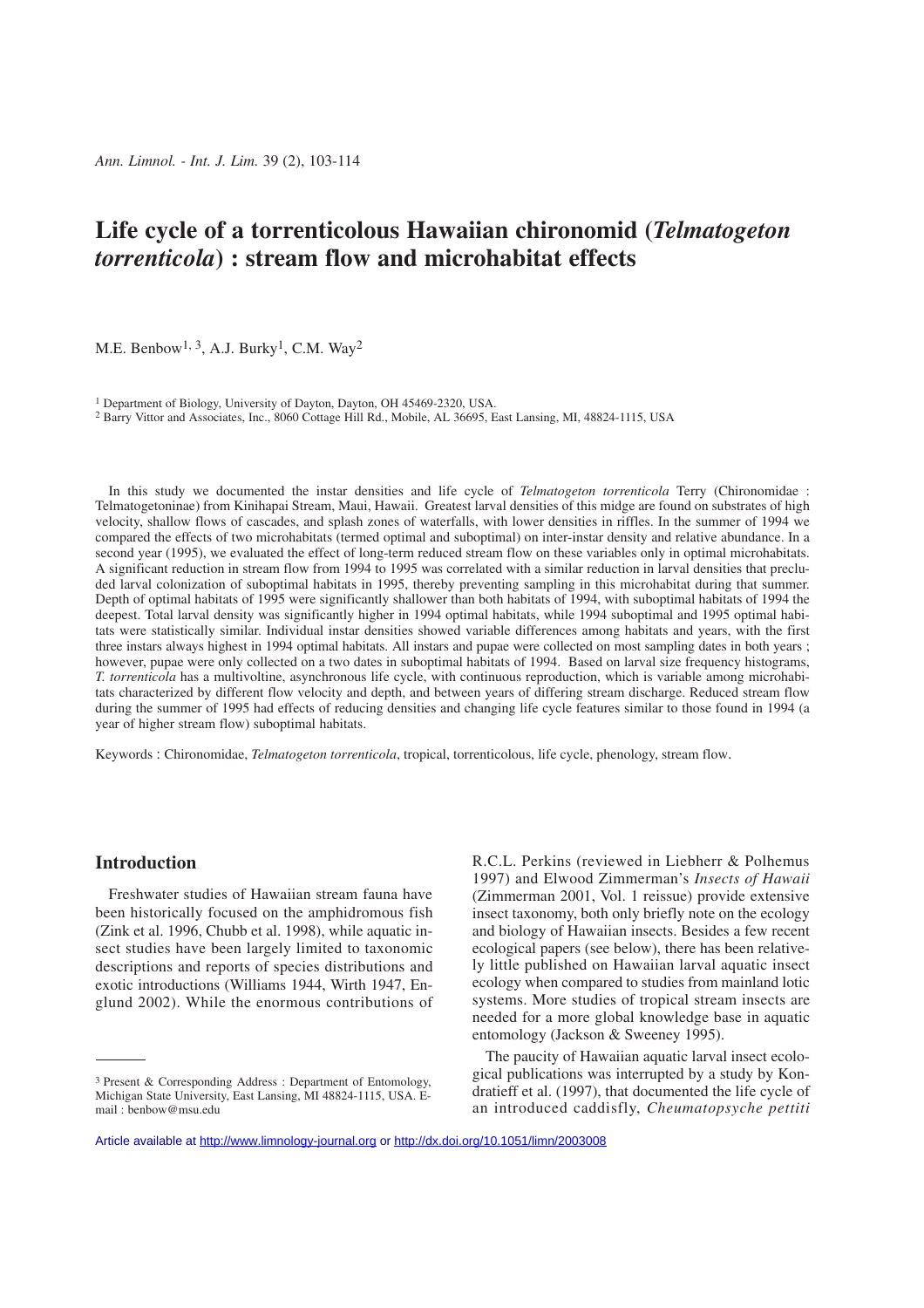Banks, while Benbow et al. (1997) published data on the habitat preferences of the endemic midge of this study, *Telmatogeton torrenticola* Terry (Diptera : Chironomidae : Telmatogetoninae). More recently, a study by McIntosh et al. (2002) addressed the effects of reduced flow on stream macroinvertebrates, while Englund and Polhemus (2001) evaluated the effects of rainbow trout on native stream insect assemblages of Kauai. Wolff et al. (2002) documented new state records of Hawaiian Chironomidae, but there was no quantitative information presented. Beyond several studies providing island distribution, phylogeny and habitat characteristics of the *Megalagrion complex* (Polhemus & Asquith 1996 ; Polhemus 1997, Englund 1998, Englund 1999), there have been few other published studies providing quantitative, ecological data on other aquatic insect groups (e.g., Diptera).

Because of this lag of ecological information, we conducted several studies addressing the ecological dynamics of Hawaiian stream insect assemblages (Benbow 1999). One of these studies focused on *T. torrenticola*, found only on the islands of Hawai'i, Maui, and Moloka'i (Williams 1944). There have been three studies addressing the evolutionary relationships of the freshwater *Telmatogeton* species and their marine relatives of Hawai'i (Tokunaga 1935, Newman 1977, Newman 1988), while only short descriptions of taxonomy and habitat provided limited ecological data (Williams 1944, Wirth 1947). This species complex is unique, with the five Hawaiian freshwater *Telmatogeton* species as the only freshwater representatives of the genus, reflecting a reinvasion of freshwater from a marine ancestor (Wirth 1947, Newman 1977, Newman 1988). Further, the marine species of this genus are found throughout the world in intertidal habitats (Cranston 1995), and the freshwater Hawaiian *Telmatogeton* are found primarily in torrenticolous microhabitats, a unique and uncommon microhabitat for chironomids. In a previous study (Benbow et al. 1997), we quantified the micro-scale flow and depth habitat of *T. torrenticola*, but to our knowledge there are no other published, quantitative studies on the biology or ecology of any Hawaiian freshwater *Telmatogeton* species.

The objectives of this study were to quantitatively describe the larval densities and life cycle characteristics (e.g., relative instar abundance and voltinism) of *T. torrenticola* in microhabitats between two summers of significantly different mean daily discharge. Our null hypothesis was that larval density and life cycle characteristics would not change significantly between years or microhabitats of differing flow.

## **Methods and materials**

# **Study site**

This study was conducted on the island of Maui, Hawaii, in Kinihapai Stream at Iao Valley State Park (20° 53' 08''N ; 156° 32' 32'W). Kinihapai Stream is a steep, first order tributary of Iao Stream ~ 1.3 km upstream of three major water diversions and  $\sim 0.8$  km upstream of a USGS gauge station that drains a basin of 15.5 km2. There were no gauges on Iao Stream but Kinihapai Stream contributes approximately 40 % of Iao Stream discharge, and Iao Stream reflects changes in Kinihapai Stream flow (see Benbow et al. 1997 and Benbow 1999). Kinihapai Stream is a stair-step sequence of riffle, run, waterfall, and pool habitats, and is characterized by a stochastic flow regime with highest flows typically occurring during the wet season from October - April. Cascades in the study reach were < 2 m high and defined by constricted flow over large boulders. The substrata of cascades and splash zones (optimal habitats in this study) were colonized by *T. torrenticola* populations and characterized by a thin, dark-brown epilithic layer and little filamentous algae. See Benbow et al. (1997) and Benbow (1999) for more details regarding the study site. Table 1 shows the stream discharge statistics for each year.

#### **Microhabitat classification**

During the 1994 summer, we quantified the microflow habitat (i.e., habitat micro-scale velocity, depth, and Froude number) using a thermistor-based flow meter at 2 mm above *T. torrenticola* larvae (Benbow et al. 1997). In that study,  $3<sup>rd</sup>$  and  $4<sup>th</sup>$  instars were quantified using visual counts and benthic collections of larvae greater than about 10 mm total body length (see methods of Benbow et al. 1997). From these flow and density data, we have grouped microhabitats into optimal (OP) and suboptimal (SOP) classes for this study. When the sites of Benbow et al. (1997) were grouped into these two microhabitats, mean micro-scale velocity, depth and Froude number for OP were 56.7 cm.s-1, 2.3 cm, and 1.23, and for SOP they were  $31.2$  cm. s<sup>-1</sup>, 36.1 cm and 0.17, respectively (means calculated from data in Table 1 of Benbow et al. 1997). The mean velocity of OP microhabtitats was more than 20 cm.s<sup>-1</sup> greater than SOP, that when considered with depth and acceleration due to gravity, generates critical velocities (Froude number) that are an order of magnitude greater in the optimal conditions. The OP microhabitats represent cascades, splash zones and areas of shallow, high velocity flow in areas of constricted flow between boulders or the lips of waterfalls. However, cascades and splash zones (or lips of waterfalls) were not prac-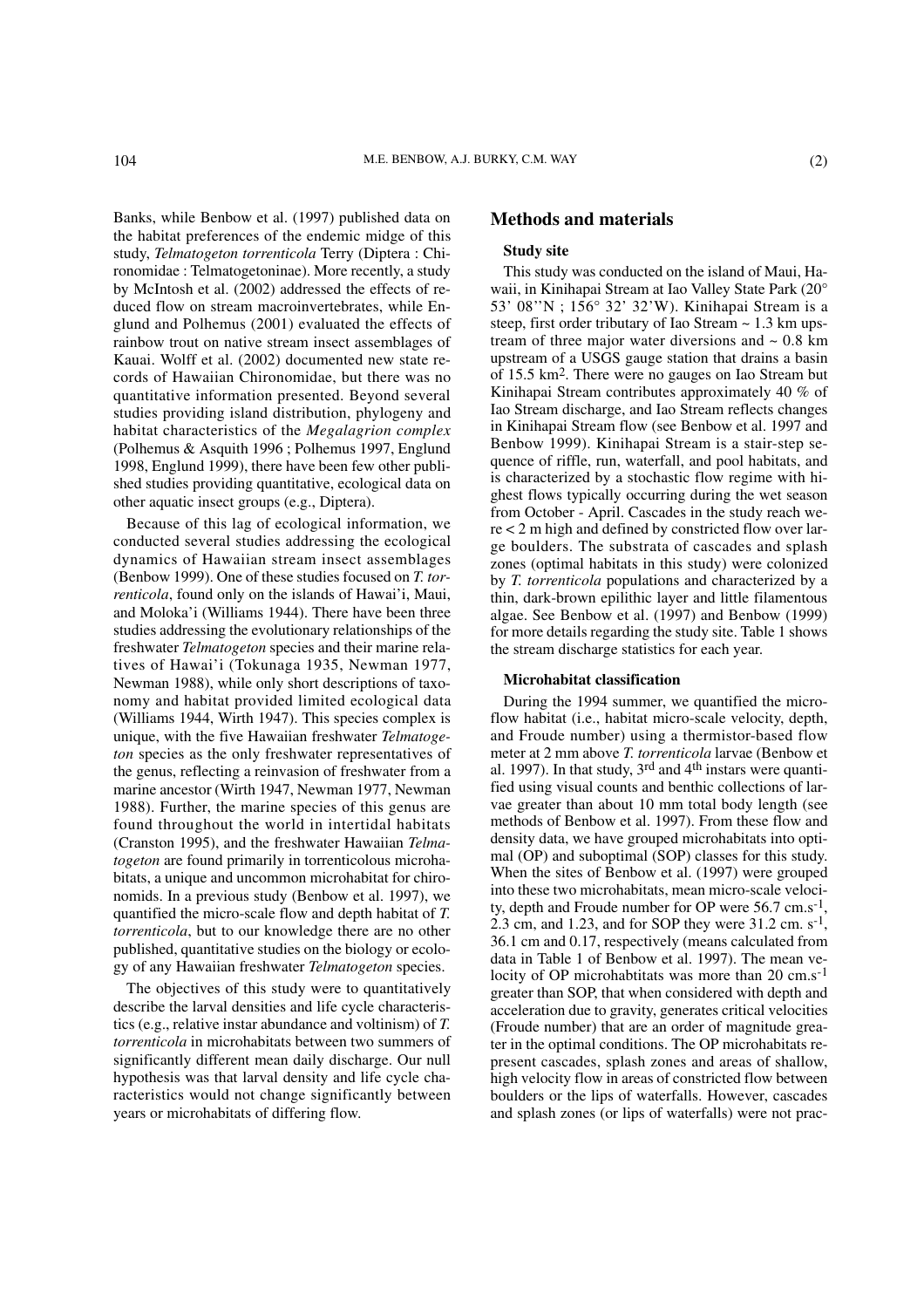|                         |               | Water Year    | Study Period  |               |  |  |
|-------------------------|---------------|---------------|---------------|---------------|--|--|
|                         | 1993          | 1994          | 1994          | 1995          |  |  |
| Mean                    | 2.66          | 1.62          | 2.9           | 1.8           |  |  |
| SD                      | 2.72          | 1.56          | 2.43          | 1.61          |  |  |
| CV                      | 1.02          | 0.96          | 0.84          | 0.9           |  |  |
| Range                   | $0.28 - 22.8$ | $0.48 - 11.4$ | $0.65 - 12.0$ | $0.48 - 7.47$ |  |  |
| Days with $Q > 2X$ mean | 38            | 42            | Q             | 8             |  |  |

Table 1. Mean daily discharge  $(O \text{ in } m^3 \text{ sec}^{-1})$  characteristics for Kinihapai Stream, Maui, Hawaii between study years. The1993 and 1994 water years represent values from October 1, 1993 and 1994 - September 30, 1994 and 1995, respectively. SD = standard deviation, CV = coefficient of variation.

tically sampled for quantitative measurements of flow or larval densities. Suboptimal microhabitats were areas of riffle-like flow of moderate velocities and variable depth, which appeared to be well oxygenated. Larvae were restricted to areas of adequate flow velocity (the lower end velocities represented by the 1994 SOP sites ; Benbow et al. 1997), and were not found in pool or run habitats. Although micro-scale flow velocities were not measured in 1995, flow was observed to be consistent with 1994 optimal microhabitats, only more shallow (Tables 2 and 3).

#### **Benthic collections**

Larval collections were made throughout the summers of 1994 (14 sampling dates between 30 May - 14 August) and 1995 (10 sampling dates between 7 May - 23 August) using benthic scouring methods (using a net with 320 µm mesh) described by Benbow et al. (1997). In 1994, both OP and SOP microhabitats were sampled while only OP were sampled in 1995. It was not practical to take SOP benthic samples in 1995 due to a substantial reduction in *T. torrenticola* larval habitat and associated populations (Benbow 1999). Thus, effort was concentrated on increasing sample size in OP microhabitats from 3 samples per day in each habitat (both SOP and OP ;  $N = 3$  each) of 1994 to 12 samples per day in OP microhabitats of 1995 ( $N =$ 12). In addition, the study reach was increased from 50 m in 1994 to 200 m in 1995, in an effort to find colonized substrates suitable for quantitative benthic collections. Although we did not quantify the relative areas of OP vs. SOP microhabitats of the stream reach, it was apparent that both microhabitats were nearly equally represented for potential colonization. In these high gradient mountain streams, cascades and areas of torrential, constricted flow are abundant. Benthic collections were staggered among the sites such that no site was sequentially sampled more frequently than once every seven weeks (see Benbow et al. 1997). Stream water temperature measurements were made on most sampling dates from the same location in the study reach using a hand thermometer.

#### **Laboratory Analysis**

Larval headcapsule width (HW, in mm) measurements have been used to determine instar stage of chironomids in many studies (e.g., Berg & Hellenthal 1992, Benke 1996), and Prat & Rieradevall (1995) used both headcapsule width and length for chironomid instar discrimination. Thus, we determined instar stage using HW; however, because the larval body becomes curved after preservation, it was necessary to decapitate individuals in order to measure HW. In order to facilitate instar separation based on HW, we generated a linear regression model using headcapsule width on headcapsule length (HL, in mm). It was not necessary to decapitate each larva for an accurate measure of HL, which was used to predict HW. Of 1,358 larvae collected in 1994, HW and HL measurements were made on a sub-sample of 556 (41 % of total) for the regression (Fig. 2). We used HW (or a predicted HW from the linear regression) in order to make these results more comparable to most studies of chironomid phenology (Berg & Hellenthal 1992, Benke 1996).

Density was calculated by dividing the total number of each instar or pupae by the area sampled for each sampling date ; hereafter, sampling date density refers to the value calculated from all samples on a particular date. The mean  $(\pm \text{ SE})$  values presented in the results section and termed mean sampling date density were taken as the mean of all sampling date density values within each year or habitat (see below). Differences in mean daily discharge, site depth, mean sampling date individual instar and total larval density, among habitats and years was tested by Wilcoxon/Kruskal-Wallis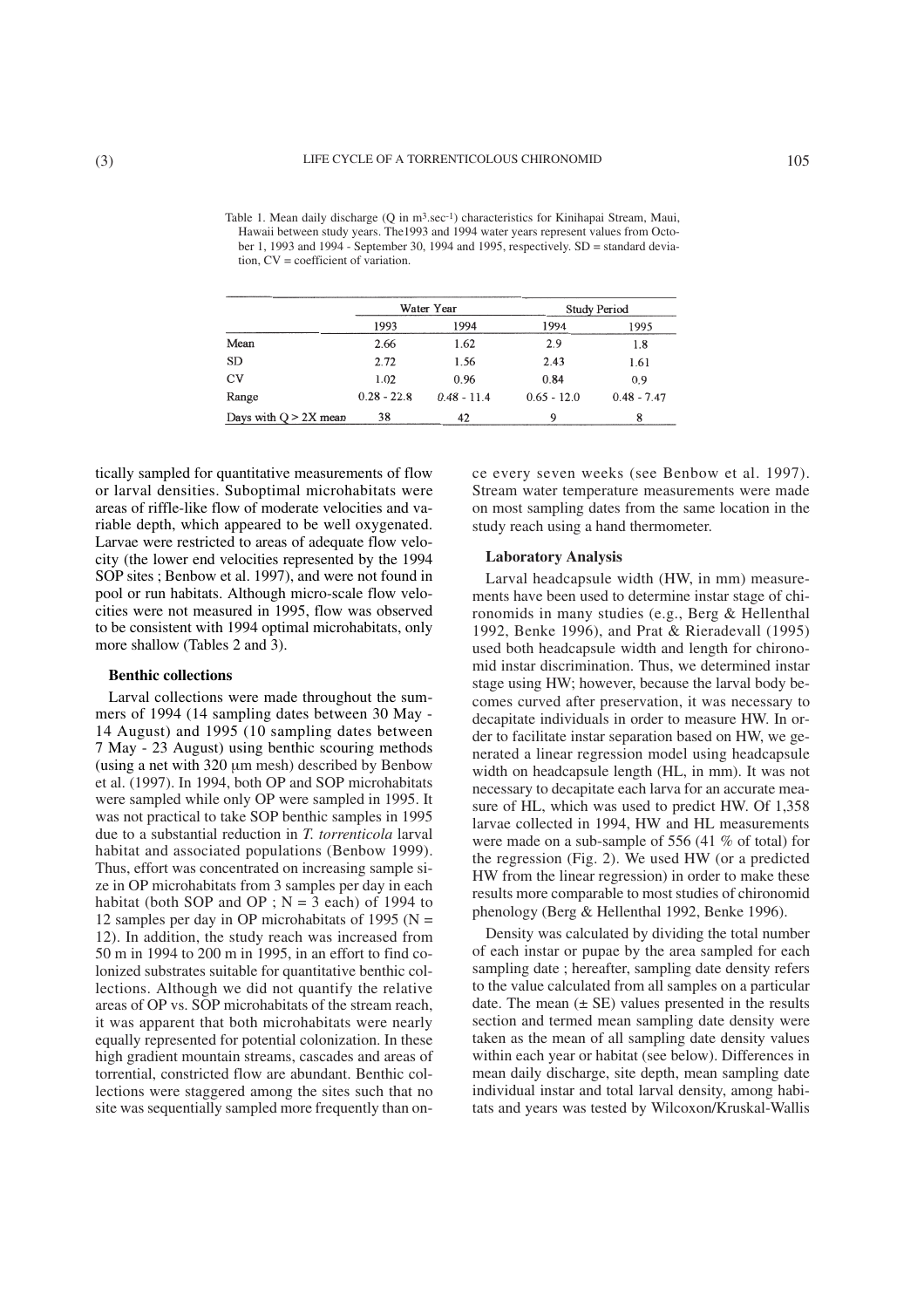rank sum test and *a posteriori* multiple comparisons using the Tukey-Kramer HSD method. Mean water temperature difference between years was tested using a Student's t-test.

## **Results**

#### **Stream hydrology**

Kinihapai Stream is characterized by highly variable flow over short and long temporal scales (Fig. 1). Mean daily discharge for Iao Stream (representative of Kinihapai Stream) was greater in the 1993 compared to the 1994 water year (October 1993 and 1994 - September 1994 and 1995, respectively). During shorter time intervals (e.g., three months for this study) discharge variation was still relatively high with frequent spates (Fig. 1). When each water year (WY) hydrograph is plotted with the same maximum ordinate scales (i.e.,  $25 \text{ m}^3 \text{.} \text{s}^{-1}$ ) the mean annual discharge differences are apparent ; however, the variation of 1994 water year (WY) is masked (Fig. 1). The maximum discharge value (24 March 1994) was  $\sim$  2X as great in the 1993 WY compared to the maximum peak in the 1994 WY (22.8 and 12.0  $\text{m}^3$ .s<sup>-1</sup> for 1993 WY and 1994 WY, respectively). When 1994 WY is plotted with a maximum scale at  $12.0 \text{ m}^3 \text{.} \text{s}^{-1}$ , the daily flow variation becomes more obvious, as shown in the inset of Fig. 1b. Discharge variation was substantial both within and between water years and reflected by consistently high coefficient of variation (CV) values within each water year and study period (Table 1). Over the long temporal scale mean daily discharge was significantly greater in the 1993 WY when compared to the 1994 WY ( $X^2 = 64.07$ , d.f. = 1,  $P < 0.001$ ; Figure 1). At shorter temporal scales, the 1994 study period mean daily discharge was  $\sim 1.6X$  greater than 1995 ( $X^2 = 20.65$ , d.f. = 1,  $P < 0.001$ ; Fig. 1) but the CV was smaller (Table 1). Thus, these study periods represent significantly different flow regimes experienced by *T. torrenticola* larvae over long (between years) and short (three month study period) temporal scales.

There was a significant  $(F = 61.4, d.f. = 2, P < 0.001)$ difference in mean microhabitat depth among years and microhabitats with the suboptimal microhabitats of 1994 the deepest (25.9 cm) and 1995 habitats the shallowest (1.4 cm ; Tables 2 and 3). Mean water temperature was significantly ( $t = -4.19$ , d.f. = 37, *P* < 0.001) higher in 1995 (21.0 °C) compared to 1994  $(19.9 °C)$ .

## **Instar densities and life cycle**

Instar HW ranges (mean  $\pm$  SD) were  $\leq$  0.15 (0.13  $\pm$ 0.01) mm,  $0.16 - 0.29$  (0.25  $\pm$  0.02) mm, 0.30 - 0.60  $(0.48 \pm 0.06)$  mm and  $> 0.60$   $(0.85 \pm 0.12)$  mm for 1<sup>st</sup>, 2nd, 3rd, and 4th, respectively (Fig. 2). Based upon these ranges there was little overlap between 3-rd and 4th instars in HW or HL along the regression and 4th instars were identified as individuals with  $HW > 0.6$  mm (see dashed line in Fig. 2).

Larval and pupal densities are presented for each sampling date in Tables 2 and 3. Results of Wilcoxon/Kruskal-Wallis rank sums test found a significant effect of year and microhabitat on total larval density ( $X^2 = 17.29$ , d.f. = 2,  $P < 0.001$ ) with 1994 OP significantly greater than both 1995 OP and 1994 SOP, which were statistically similar in Tukey-Kramer HSD comparisons ( $P > 0.05$ ). This was also the case for both 1<sup>st</sup> ( $X^2 = 22.25$ , d.f. = 2,  $P < 0.001$ ) and  $2<sup>nd</sup>$  ( $X^2 =$ 18.62, d.f.  $= 2, P < 0.001$ ) instars separately (multiple comparison at  $P > 0.05$ ). However, there was no difference in 4th instar density among years or microhabitats ( $X^2 = 0.332$ , d.f. = 2,  $P = 0.847$ ), and 3<sup>rd</sup> instar density in 1994 OP and 1995 OP were both significantly greater than 1994 SOP ( $X^2 = 14.73$ , d.f. = 2,  $P <$ 0.001), but not different to each other  $(P > 0.05)$ ; this was also the case when 3<sup>rd</sup> and 4<sup>th</sup> instars were pooled, but the difference was not as great  $(X^2 = 7.85, d.f. = 2,$  $P = 0.020$ .

Interpretation of size frequency histograms found several overlapping generations indicative of a multivoltine life cycle with continuous reproduction (Fig. 3). All larval instars were collected on most sampling dates and in each microhabitat. In optimal microhabitats of 1994 and 1995, pupae were collected on most sampling dates (Tables 2 and 3) ; however, pupae were only present on two sampling dates in 1994 suboptimal microhabitats (Fig. 3).

The greatest mean sampling date density of pupae occurred in 1994 OP  $(70 \text{.m}^{-2})$  with 1995 OP at about half that density (37.m<sup>-2</sup>) and 1994 SOP with the lowest (21.m-2) (Tables 2 and 3). The sampling date ranges were quite variable in 1994 OP (0 - 231 pupae.m<sup>-2</sup>) and 1995 OP (0 - 89 pupae.m<sup>-2</sup>). The percentage of pupae relative to the  $4<sup>th</sup>$  instar population (the next generation of pupae) in each habitat was variable among habitats of both years, and tended to remain consistent with the density differences among microhabitats (Tables 2 and 3). In 1994 OP microhabitats, the mean sampling date pupal density made up 7.3 % of the 4th instar density, while 1995 OP and 1994 SOP had 4.5 % and 2.4 %, respectively. Even the highest percentage of pupae (26.3 %) on any date of both years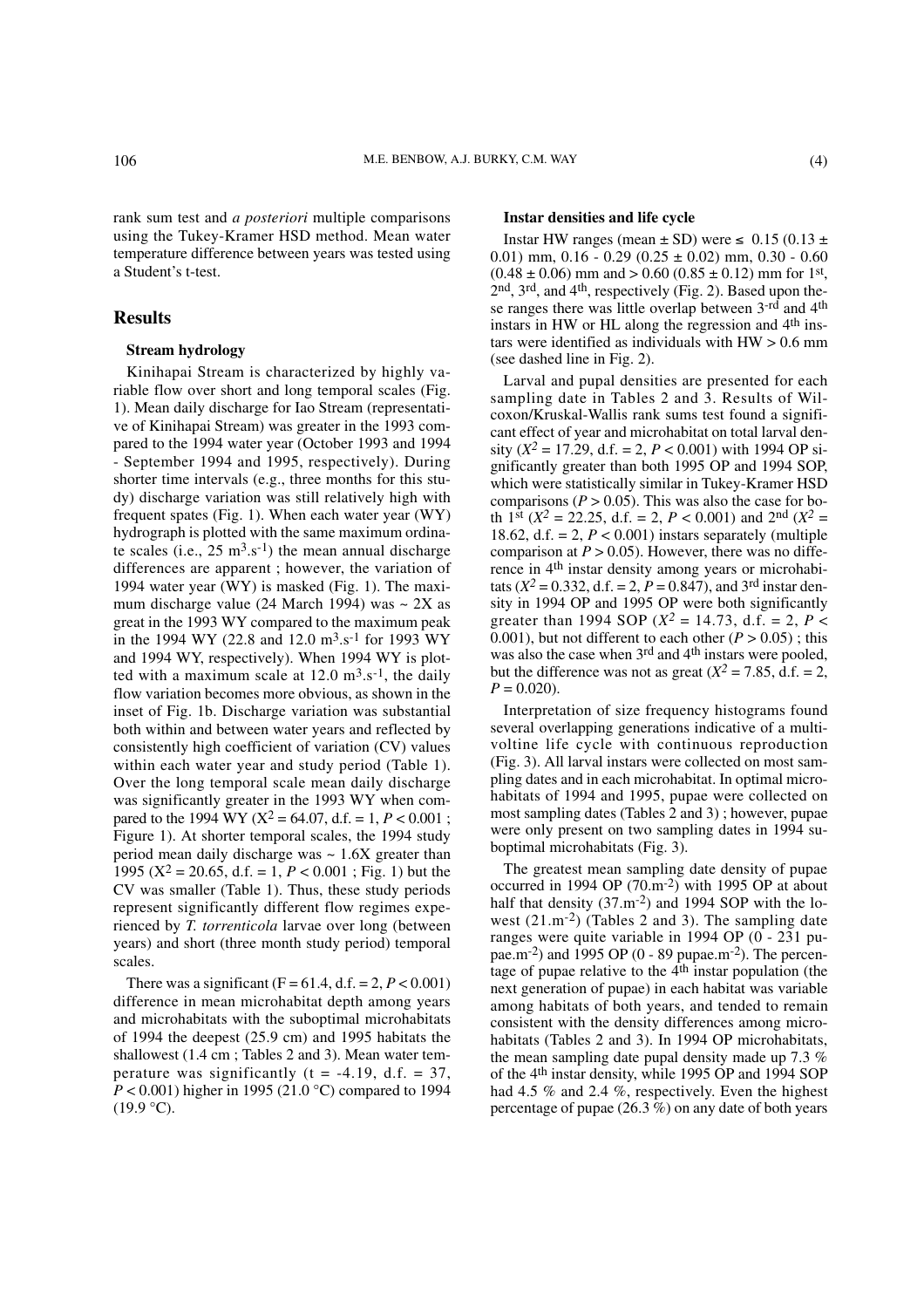| Table 2. Mean sampling date density (individuals.m <sup>-2</sup> ) and habitat depth (cm) of T. torrenticola larvae and pupae in 1994 from Kinihapai Stream, |  |
|--------------------------------------------------------------------------------------------------------------------------------------------------------------|--|
| Maui, Hawai'i. Habitats correspond to optimal (OP) and suboptimal (SOP) microhabitats as described in the text. The percentage of pupae (%                   |  |
| pupae) relative to 4 <sup>th</sup> instar density is given for each date. $SE = Standard Error$ .                                                            |  |

|               |           |            | <i>T. torrenticola</i> Instar and Pupal Density (individuals.m <sup>-2</sup> ) |              |           |              |          |            |                 |      |       |            |              |              |           |      |
|---------------|-----------|------------|--------------------------------------------------------------------------------|--------------|-----------|--------------|----------|------------|-----------------|------|-------|------------|--------------|--------------|-----------|------|
| Depth<br>Date |           | , st       |                                                                                | $2^{nd}$     |           |              | $3^{rd}$ |            | $4^{\text{th}}$ |      | Total |            | Pupae        |              | % Pupae   |      |
|               | <b>OP</b> | <b>SOP</b> | <b>OP</b>                                                                      | <b>SOP</b>   | <b>OP</b> | <b>SOP</b>   | OΡ       | <b>SOP</b> | <b>OP</b>       | SOP  | OΡ    | <b>SOP</b> | OΡ           | <b>SOP</b>   | <b>OP</b> | SOP  |
| $31-May$      | 1.3       | 11.0       | 208                                                                            | 79           | 139       | $\mathbf{0}$ | 69       | 238        | 789             | 1032 | 1206  | 1349       | 101          | $\theta$     | 12.8      | 0.0  |
| $3-Jun$       | 6.7       | 30.3       | 653                                                                            | 150          | 287       | 139          | 176      | 139        | 713             | 851  | 1829  | 1279       | 60           | $\Omega$     | 8.4       | 0.0  |
| $9-Jun$       | 1.8       | 27.7       | 550                                                                            | $\mathbf{0}$ | 775       | 79           | 458      | 79         | 908             | 238  | 2692  | 397        | $\theta$     | $\Omega$     | 0.0       | 0.0  |
| $11$ -Jun     | 0.8       | 41.7       | 1019                                                                           | $\theta$     | 683       | 135          | 347      | $\theta$   | 718             | 772  | 2766  | 907        | 81           | $\Omega$     | 11.3      | 0.0  |
| $15 - Jun$    | 7.7       | 25.0       | 667                                                                            | 95           | 944       | 333          | 1338     | 317        | 750             | 1270 | 3699  | 2016       | $\theta$     | $\Omega$     | 0.0       | 0.0  |
| $20 - Jun$    | 10.0      | 33.3       | 313                                                                            | 0            | 622       | 303          | 523      | 101        | 487             | 407  | 1945  | 811        | $\theta$     | 170          | 0.0       | 41.9 |
| $29 - Jun$    | 9.3       | 30.3       | 656                                                                            | 465          | 2310      | 256          | 1743     | 427        | 774             | 432  | 5483  | 1579       | 33           | 130          | 4.3       | 30.1 |
| $3-Jul$       | 8.3       | 25.7       | 1622                                                                           | 314          | 2547      | 774          | 1169     | 489        | 845             | 931  | 6183  | 2508       | $\theta$     | $\Omega$     | 0.0       | 0.0  |
| $10 -$ Jul    | 19.0      | 23.3       | 1066                                                                           | 302          | 2302      | 637          | 828      | 181        | 862             | 1069 | 5057  | 2188       | $\mathbf{0}$ | $\mathbf{0}$ | 0.0       | 0.0  |
| $21-Jul$      | 13.0      | 19.0       | 1057                                                                           | 56           | 1711      | 148          | 1344     | 315        | 881             | 1315 | 4992  | 1833       | 194          | $\Omega$     | 22.0      | 0.0  |
| $28 -$ Jul    | 10.0      | 22.7       | 828                                                                            | 60           | 1117      | 60           | 1481     | 329        | 1956            | 1135 | 5382  | 1583       | 145          | $\theta$     | 7.4       | 0.0  |
| $1-Auq$       | 18.0      | 18.7       | 254                                                                            | 139          | 901       | 218          | 409      | 827        | 1317            | 540  | 2881  | 1724       | 139          | $\Omega$     | 10.5      | 0.0  |
| 7-Aug         | 9.3       | 23.3       | 476                                                                            | 104          | 1292      | 399          | 764      | 503        | 1608            | 1500 | 4140  | 2506       | $\Omega$     | $\Omega$     | 0.0       | 0.0  |
| $14-Au$ g     | 3.7       | 30.0       | 1782                                                                           | $\Omega$     | 2569      | 333          | 1736     | 315        | 880             | 852  | 6968  | 1500       | 231          | $\Omega$     | 26.3      | 0.0  |
| Mean          | 8.5       | 25.9       | 796                                                                            | 126          | 1300      | 272          | 885      | 304        | 963             | 882  | 3944  | 1584       | 70           | 21           | 7.3       | 2.4  |
| <b>SE</b>     | 1.5       | 2.0        | 127                                                                            | 38           | 224       | 58           | 154      | 57         | 106             | 100  | 59    | 46         | 90           | 85           | (a)       | (a)  |

(a) The mean for % pupae was calculated as the mean pupal density/mean 4th instar density, and not for % pupae over all sampling dates because there were only two dates in 1994 SOP where pupae were collected.

> Table 3. Mean sampling date density (individuals.m-2) and habitat depth (cm) of *T. torrenticola* larvae and pupae in 1995 from Kinihapai Stream, Maui, Hawaii. Habitats correspond to optimal (OP) and suboptimal (SOP) microhabitats as described in the text. The percentage of pupae (% pupae) relative to 4th instar density is given for each date. SE = Standard Error.

|                   |       |      | T. torrenticola Instar and Pupal Density (individuals.m <sup>-2</sup> ) |              |                 |       |          |         |  |  |  |  |
|-------------------|-------|------|-------------------------------------------------------------------------|--------------|-----------------|-------|----------|---------|--|--|--|--|
| Date              | Depth | , st | $2^{nd}$                                                                | $3^{\rm rd}$ | $4^{\text{th}}$ | Total | Pupae    | % Pupae |  |  |  |  |
| $26$ -May         | 1.9   | 241  | 790                                                                     | 1047         | 778             | 2855  | 33       | 4.2     |  |  |  |  |
| 30-May            | 2.0   | 249  | 590                                                                     | 1062         | 909             | 2810  | 81       | 9.0     |  |  |  |  |
| 5-Jun             | 1.2   | 101  | 366                                                                     | 448          | 873             | 1788  | $\bf{0}$ | 0.0     |  |  |  |  |
| $13 - Jun$        | 1.5   | 17   | 558                                                                     | 559          | 711             | 1846  | 23       | 3.3     |  |  |  |  |
| $16$ -Jun         | 1.3   | 155  | 871                                                                     | 1024         | 793             | 2844  | 89       | 11.3    |  |  |  |  |
| $21 - Jun$        | 1.2   | 209  | 570                                                                     | 955          | 970             | 2704  | 20       | 2.0     |  |  |  |  |
| $26 - Jun$        | 1.0   | 241  | 790                                                                     | 1047         | 778             | 2855  | 33       | 4.2     |  |  |  |  |
| $1-Jul$           | 0.5   | 56   | 758                                                                     | 577          | 837             | 2228  | 30       | 3.6     |  |  |  |  |
| 7-Jul             | 2.2   | 67   | 377                                                                     | 828          | 899             | 2171  | 43       | 4.8     |  |  |  |  |
| $13 - \text{Jul}$ | 1.6   | 265  | 374                                                                     | 604          | 727             | 1970  | 19       | 2.5     |  |  |  |  |
| Mean              | 1.4   | 160  | 604                                                                     | 815          | 827             | 2407  | 37       | 4.5     |  |  |  |  |
| SE                | 0.2   | 29   | 61                                                                      | 77           | 27              | 19    | 34       | 0.3     |  |  |  |  |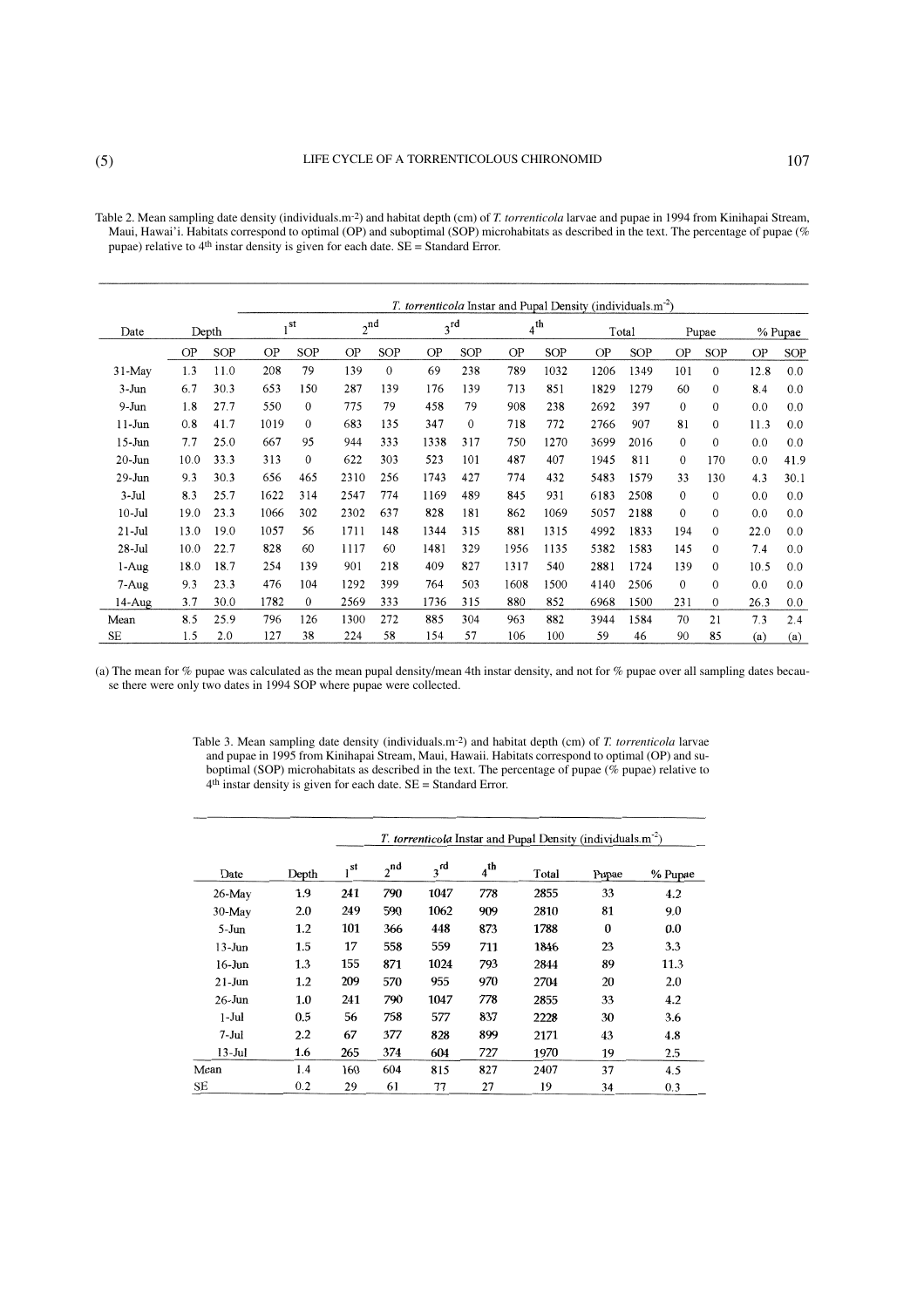

Fig. 1. Iao Stream, Maui, Hawaii hydrographs for water years 1993 and 1994 (1a and 1b, respectively). Iao Stream mean daily discharge was used to assess Kinihapai Stream hydrology (Benbow et al. 1997). Note the ordinate axis scales. The inset hydrograph in 1b shows discharge variation when plotted with a maximum ordinate axis value of 12 m<sup>3</sup>. sec<sup>-1</sup> corresponding to the peak flow day of that water year.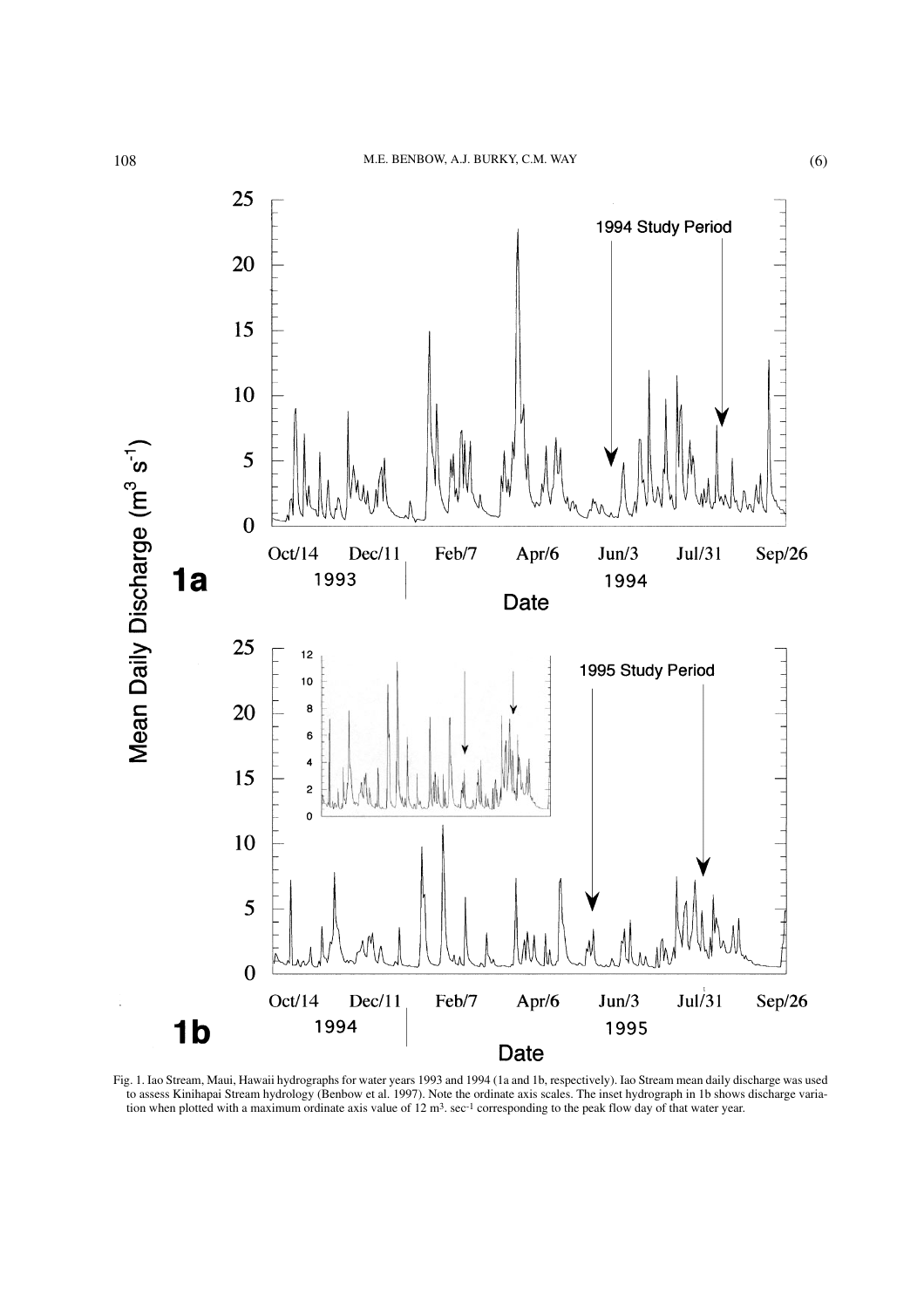(1994 OP : 14 August) was only about one quarter of the 4th instar larval population.

All instars were present throughout both study periods ; however, 1st and 2nd instar densities were relatively less abundant on most sampling dates in 1994 SOP habitats and 1995 OP microhabitats. Early instars are undoubtedly underrepresented due to the coarse net mesh size  $(320 \mu m)$  used; however, this error is consistent among years and habitats. The short duration of the early instars may also be an important factor affecting 1st instar representation. In 1994 OP microhabitats, 1st and 2nd instars made up substantial proportions of the total larval communities, if not the greatest percentage on a few dates (Fig. 3). Life cycle studies normally report greatest abundance of 1st instars with subsequent, sequential density decreases through to the adult stage (Benke 1998). This was only the case on some dates in OP microhabitats of 1994, once in the 1994 SOP and never in 1995 OP microhabitats (Figure 3). The lower 1st instar proportions on sampling dates in 1994 SOP and 1995 OP microhabitats compared to 1994 OP suggests that larvae were consistently less abundant in the suboptimal microhabitats of 1994 and optimal microhabitats of 1995. The significantly lower  $1<sup>st</sup>$  instar densities corroborate the proportion data. Thus, early instars are both lower in density and make up a relatively smaller proportion of the larval population in suboptimal microhabitats. Conversely, 4th instar density was not significantly different among habitats, and almost always made up the greatest proportion of the total larval population in 1994 SOP and 1995 OP microhabitats (Fig. 3). Since the same methods and net sizes were used for all samples, sampling bias is not suspected to reflect these results. Rather, the data show that there is habitat segregation among the early and late instars of *T. torrenticola*.

In terms of instar proportions, 1995 OP populations reflect a larval size class structure that is intermediate between optimal and suboptimal microhabitats of 1994. When compared to 1994 SOP, 1995 OP microhabitats show more equal proportions among the 2<sup>nd</sup>, 3rd, and 4th instars, which is similar to 1994 OP ; however, 1995 OP also had a much smaller proportion, and lower density, of 1st instars on all sampling dates, which is more similar to 1994 SOP. In 1995, *T. torrenticola* microhabitats had flow and depth characteristics were similar to 1994 OP, but 1995 water temperatures were significantly higher. Thus, there was much less overall suitable habitat available in 1995 (we could not find comparable suboptimal sites in 1995), which may have acted to concentrate all instars into the same ha-



Fig. 2. Individual larval headcapsule length and width regression for *Telmatogeton torrenticola* from Kinihapai Stream, Maui, Hawaii. This regression was used for predicting headcapsule width from length in order to facilitate sample processing.

bitat. In 1994, the larger instars were more equally distributed between the optimal and suboptimal habitat classes (Fig. 3).

Relative total larval densities were consistently higher in 1994 OP when compared to 1994 SOP and 1995 OP (Fig. 3 ; darker and lighter indicate relatively higher and lower densities, respectively; among years and microhabitats). Although not comprehensively evaluated in this study, spate (S) and high water events (\*) are indicated on each size frequency histogram for qualitative comparisons of these events on total instar density changes over time. Typically following a spate or high water event, larval densities were relatively lower, or unchanged, on the subsequent sampling date (Figure 3). The time between water events and the next sampling date appeared to be important for noticeable density changes, where the longer the time since the event the less likely for a relative density decrease (or sometimes a slight increase) (Fig. 3). After the second spate in 1994 there was a relative density increase in both optimal and suboptimal habitats on the next sampling date ; however, there was a long time interval between that event and the subsequent sampling date (Fig. 3).

## **Discussion**

In this study we have documented the larval instar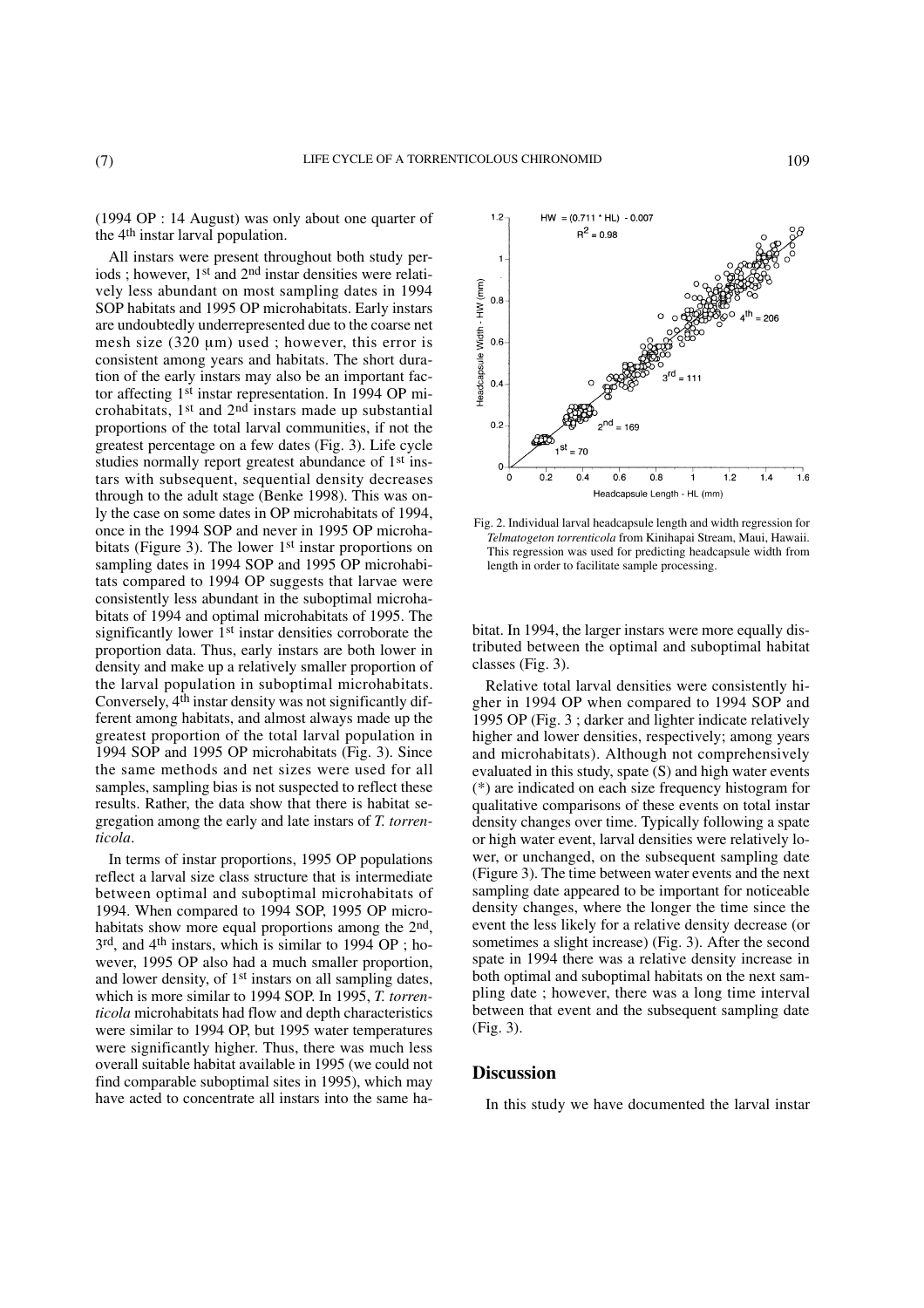$2.2$ 

2.9

2.9

Optimal

2.9





Fig. 3. Instar and pupal (life stage) frequency as histogram percent (100 % for all stages on a sampling date) of *Telmatogeton torrenticola* in relation to sampling date (expressed as Julian date) for 1995 optimal (3a), 1994 suboptimal (3b) and 1994 optimal habitats (3c) within Kinihapai Stream, Maui, Hawaii. Numbers at the top or bottom of each frequency histogram represent the total instar density X1000. The shading of histograms represents relative density difference between years and microhabitats where the darkest and lightest indicate the higher and lower densities, respectively. Spates (S) and high water events (\*) are indicated during the study period.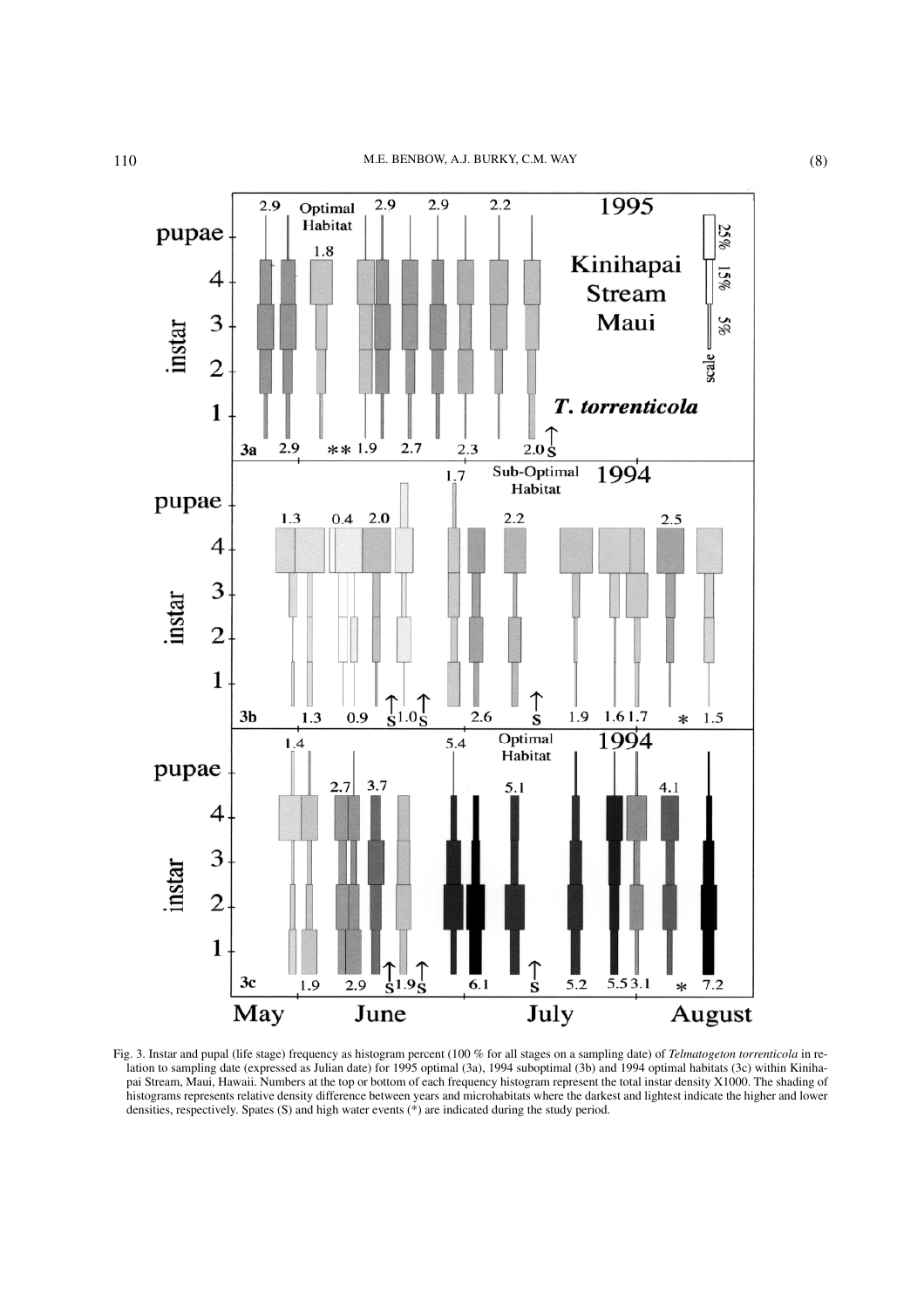densities and life cycle of *Telmatogeton torrenticola* from Kinihapai Stream, Maui, Hawaii. There are few Chironomidae life cycle studies from tropical regions of the world (Jackson & Sweeney 1995), except for a few studies outside of Hawaii (Ferrington et al., 1993), and several that included Chironomidae in analyses (but not as a focus) from neotropical streams of Costa Rica by Ramirez and Pringle (1998 a,b), Ramirez and Pringle (2001), Rosemond et al. (1998, 2001) and Benstead (1996). This study provides life cycle information on a tropical freshwater stream insect, and more particularly, quantitative ecology of the larval populations of an endemic Hawaiian midge. With the freshwater *Telmatogeton* species of Hawaii representing the only freshwater populations of the subfamily Telmatogetoninae, these data are particularly unique, since the more common marine relatives are found throughout the world (Cranston 1995).

The significant difference in stream discharge of Kinihapai Stream between two summers contributed to a loss of colonizable habitat for *T. torrenticola*, and significantly reduced larval populations in cascade and torrenticolous habitats. These flow differences also had an effect on inter-instar densities and proportions between years and among two microhabitats defined by flow, indicating that stream flow over both the long (between two years) and short term had an effect on the life cycle of *T. torrenticola*.

This Hawaiian stream midge has a multivoltine, asynchronous life cycle with continuous reproduction, which is common among Chironomidae (Oliver 1971, Butler 1984, Pinder 1986) including Puerto Rico (Ferrington et al. 1993), and intertidal species in British Columbia (Morley & Ring 1972), among many others (see Tokeshi 1995); however, the marine intertidal *Telmatogeton japonicus* Tokunaga from Japan is only thought to have two generations per year (Tokunaga 1935). Other Chironomidae species can exhibit much longer life cycles (i.e., univoltine, semivoltine or merovoltine ; Tokeshi, 1995), with one extreme being one generation every seven years reported for two *Chironomus* species from Alaska (Butler 1982). Our results are also consistent with the only other published aquatic insect life cycle study from Hawai'i, which documented a multivoltine life cycle and continuous reproduction for the introduced caddisfly, *Cheumatopsyche pettiti* (Kondratieff et al. 1997).

The data presented here were evaluated in optimal (OP) and suboptimal (SOP) microhabitats within the summer of 1994 and OP microhabitats of 1995. The mean daily discharge of the 1995 study period was significantly reduced by 40 % of 1994, and also corresponded with significantly higher temperatures. Overall total instar density was significantly higher in 1994 OP followed sequentially by 1995 OP and 1994 SOP with lower densities. First and 2nd instar densities (not the proportion of early instars to the total larval population) followed the same pattern, but this was not the case with 1994 OP or 1995 OP 3rd and 4th instars, separately or pooled, which were both significantly greater than 1994 SOP, but not different from each other. The reduction in stream discharge reduces areas of shallow, high velocity and cascading flow and splash zones, the primary microhabitats of *T. torrenticola* larvae (Benbow et al. 1997). We suggest that the lower discharge of 1995 severely reduced the amount of suitable habitat for larval colonization. This was reflected in our need to increase the study reach (from 50 m to 200 m) in order to locate appropriate substrate with torrential flow colonized by *T. torrenticola*. Increased water temperatures might have also changed the epilithic food quality of OP habitats, but with only a 1.1°C difference this seems unlikely. However, temperature and food quality influence chironomid life cycles (Butler 1982, Tokeshi 1995), and probably contributed to the lower 1994 SOP and 1995 OP densities.

We suspect that food quality may have been the limiting resource in 1994 SOP and 1995 OP habitats, affecting early instar generation time and persistence. Stream flow is known to have significant effects on epilithic community structure (Biggs & Close 1989, Dodds 1991, Biggs & Thomsen 1995, Nikora et al. 1998), which is the primary food resource of grazing chironomids such as *T. torrenticola*. Temperature and flow may have played a role in the lower 1994 SOP and 1995 OP densities directly by effects on insect metabolism (Butler 1982), and/or by modifying the epilithic food resources. In this study, it appears that SOP microhabitats in a year of 'normal' flow were comparable to OP microhabitats during a year of significantly reduced stream discharge (1995).

In many studies, aquatic insect density proportions typically decrease with later instars (i.e., densities of  $1<sup>st</sup> > 2<sup>nd</sup> > 3<sup>rd</sup> > 4<sup>th</sup>$  (Benke 1984, 1996, 1998). It has been found that density is negatively correlated with body size (Strayer 1994), so it is expected that 1st instars should be relatively more abundant than later instars in a multivoltine life cycle. The lack of *T. torrenticola* conformity to this expectation is probably explained by 1) losses of 1st instars during sampling and 2) inter-instar habitat discrimination based upon larval space competition and agonistic behavior. A third explanation might be that the short duration of the early instars made sampling them difficult throughout the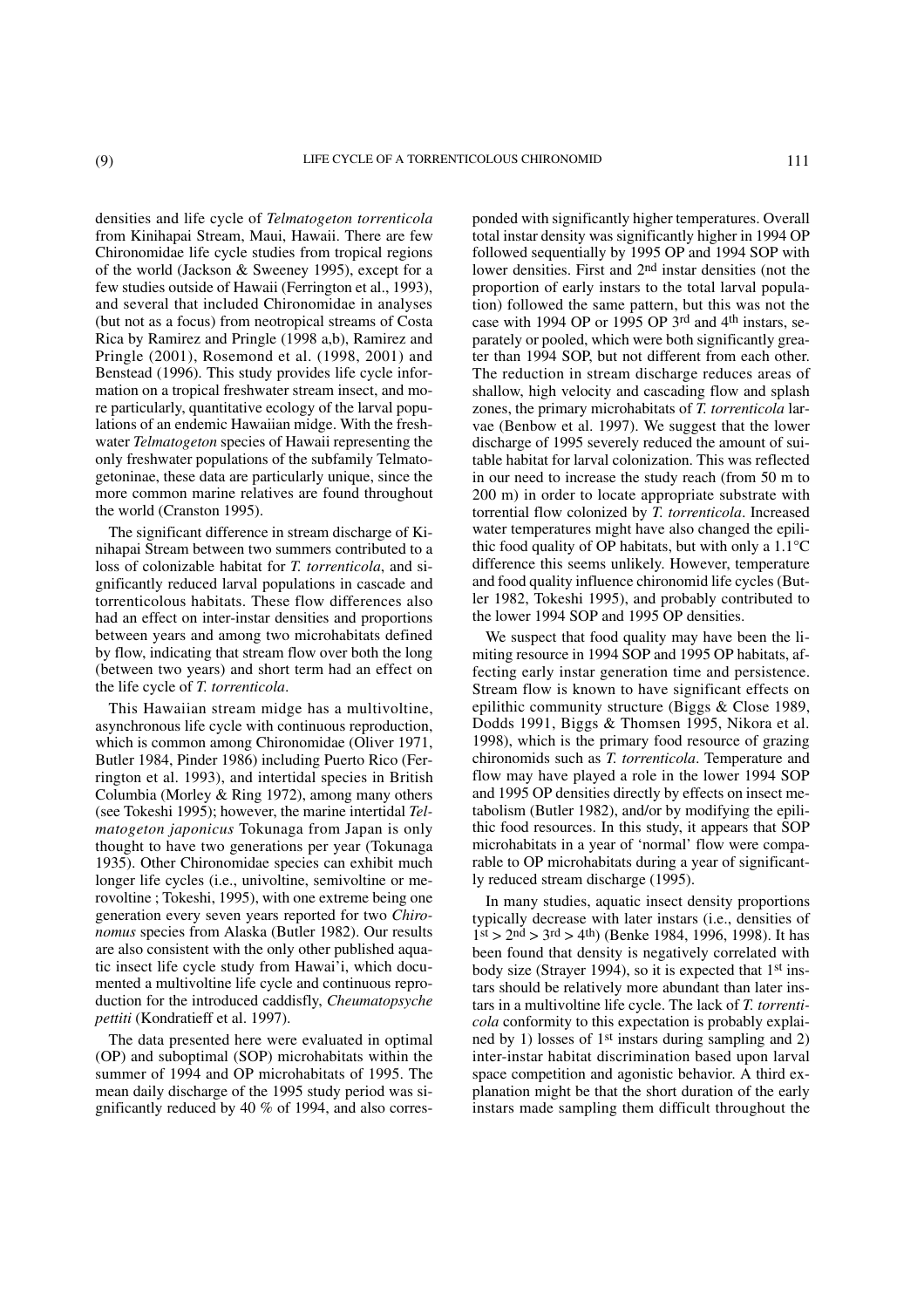study. We undoubtedly lost most first instars due to coarse mesh size ; however, this was consistent between years and habitat, thus, changes should not reflect sampling bias. Also, numerous observations of intraspecific competition among the larger larvae were made in both study years (MEB, personal observations). When a grazing larva touched another larva there was usually a brief period (5 - 10 s) of attacks until one retreated into its case or was dislodged from the substrate. Agonistic behavior has been reported in *Telmatogeton* (= *Paraclunio* Saunders) *alaskensis* Coquillett and *T. trilobatus* Kieffer, two marine chironomids that occupy the spash zones of intertidal rocky shores (Robles 1984). Robles (1984) reported that these *Telmatogeton* aggressively defend silken tubes, and that the tube dispersion is usually uniform, probably a result of the agonistic behavior. Could larger *T. torrenticola* instars have been displacing smaller instars in this study ? This question needs further investigation.

Although pupae were collected over the course of each study period, densities were not great enough to accurately evaluate discrete emergence patterns. The absence of higher pupal densities, and corresponding higher proportions of the 4<sup>th</sup> instars may, 1) represent single generations entering metamorphosis prior to emergence, 2) increased pupal mortality, or 3) show that only a small fraction of pupae remain in the larval habitat for metamorphosis, since the larval size frequency histograms indicate multiple overlapping generations. Thus, the pupae probably represent overlapping generations, and the low pupal percentages relative to the 4th instar population (which also shows overlapping generations) indicate increased predation of pupae, physical dislodgement by 4th instars, or intentional late 4th instar drift to downstream sites for pupal metamorphosis (a possible life history adaptation to ensure successful emergence).

Because Kinihapai Stream is enclosed by two mountain ridges, and *T. torrenticola* is a flightless midge (Wirth 1947), the only source of upstream recruitment must be that due to active upstream movement by adults. Indeed, adult upstream movement has been reported for other stream insects (Winterbourn & Crowe 2001), and has been proposed to be of selective advantage for most stream insects (Anholt 1995). If the majority of adults (or pupae) were continuously swept substantial distances downstream, larval populations would systematically be removed from upstream habitat without upstream migration and/or long-lived adults. The former is supported by laboratory studies (MEB unpublished data) showing that adults do not have a gut, thus, they do not feed as adults, and probably only have a 24 - 36 h adult existence, similar to the conspecific *T. japonicus* (Tokunaga 1935 ; Williams 1944) and other flightless chironomids found elsewhere (Pinder 1986). Adult *T. torrenticola* have been commonly observed to scamper along the banks in small swarms or individually (Wirth 1947). We suggest that the non-feeding adults migrate upstream along the banks during their temporary terrestrial existence. Intentional 4th instar drifting to habitats of slower, but well oxygenated flow would increase the probability of successful emergence and adult existence, supporting continuous upstream recruitment.

## **Conclusions**

In conclusion, this study is the first to document the life cycle of any midge in the Hawaiian Islands. *Telmatogeton torrenticola* has a multivoltine, asynchronous life cycle and continuous reproduction that is affected by long-term stream flow and microhabitat conditions. These data raise new questions concerning the role of microhabitat flow quality and life cycle parameters within a spatially and temporally heterogenous fluvial environment. Quantitative data on the life cycle of this torrenticolous midge, among different years and microhabitats, provides important information for understanding the *Telmatogeton* genera of the Hawaiian Islands. These populations represent an evolutionary reinvasion of freshwater from a marine existence, and we suggest that *T. torrenticola* and other Hawaiian *Telmatogeton* species could be used to empirically test hypotheses concerning life history adaptations and other evolutionary strategies allowing for intertidal marine insect invasion into freshwater lotic habitats. The data in this study are useful for a better understanding of the ecological and evolutionary patterns of the endemic freshwater chironomids of Hawaii.

#### **Acknowledgments**

Mike Lee is gratefully acknowledged for his enthusiastic support of this research over the past several years. We would also like to thank S. Hau and W. Puleloa who provided valuable field assistance and hospitality throughout the course of this study. K. Thorn and J. Neal provided logistical and moral support on very long days in the field throughout the 1995 study period. M. McIntosh provided valuable comments on an earlier version of this manuscript. Two anonymous reviewers greatly improved this paper. This research would not have been possible without financial support provided by the U.S. Army Corps of Engineers, Honolulu District, Ft. Shafter, Hawaii, Mike Coleman with the USDA Natural Resources Conservation Service, Honolulu, Hawaii, the Department of Biology, Research Institute, and a Graduate Student Fellowship at the University of Dayton, Dayton, Ohio.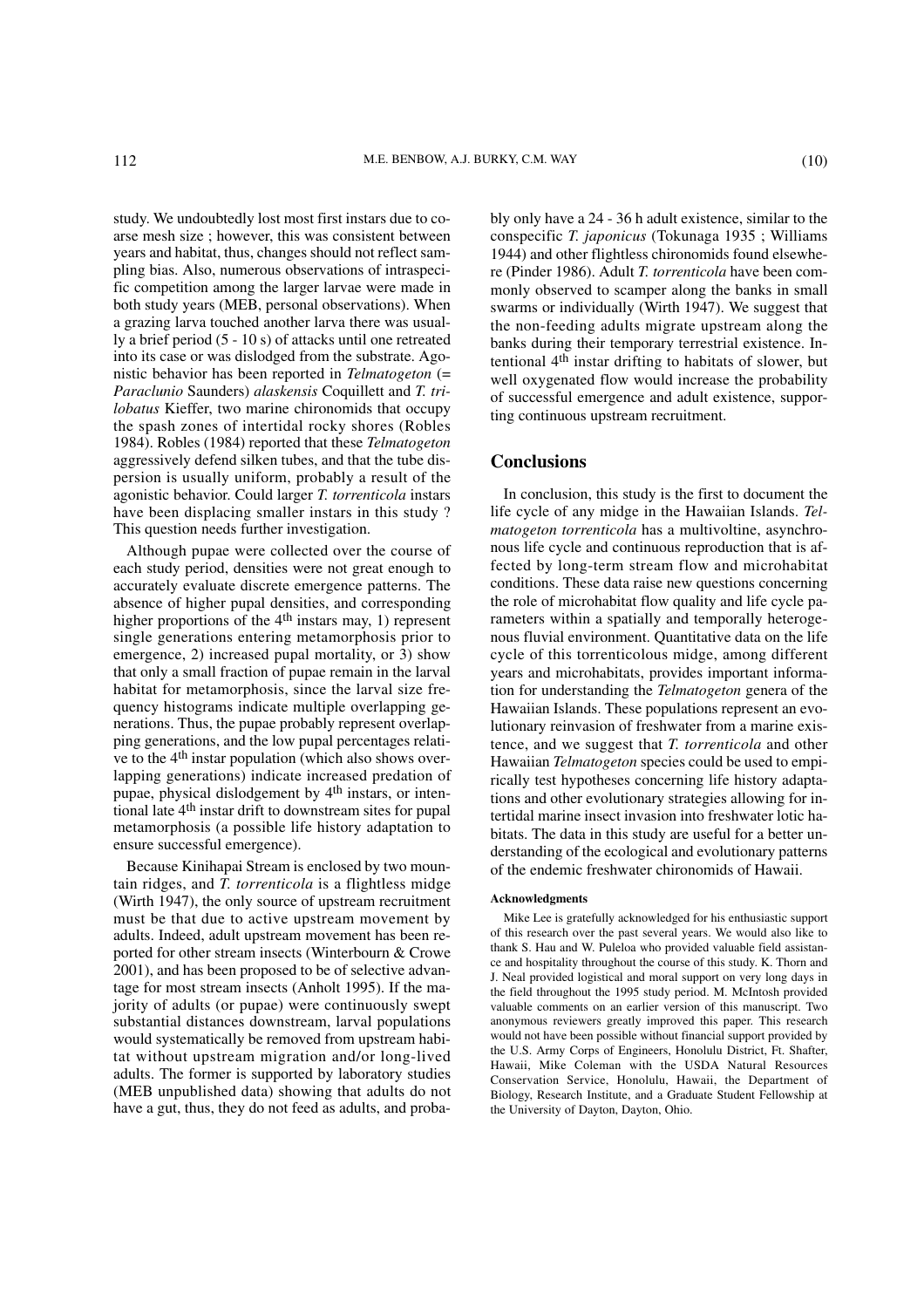#### **References**

- Anholt B.R. 1995. Density dependence resolves the stream drift paradox. *Ecology*, 76, 2235-2239.
- Benbow M.E. 1999. Natural history and bioenergetics of an endemic Hawaiian chironomid : fluctuating stability in a stochastic environment. Dissertation, University of Dayton, Dayton, OH.
- Benbow M.E., Burky A.J., & Way C.M. 1997. Larval habitat preference of the endemic Hawaiian midge, *Telmatogeton torrenticola* Terry (*Telmatogeton*inae). *Hydrobiologia,* 346, 129-136.
- Benke A.C. 1984. Secondary production of aquatic insects. Pages 289-322 in *The Ecology of Aquatic Insects*. Resh V.H. & Rosenberg D.M. (Eds). Praeger Publishers, New York.
- Benke A.C. 1996. Secondary production of macroinvertebrates. Pages 557-578 in *Methods in Stream Ecology*. Hauer F.R. & Lamberti G.A. (Eds)., Academic Press, New York.
- Benke A.C. 1998. Production dynamics of riverine chironomids : extremely high biomass turnover rates of primary consumers. *Ecology,* 79, 899-910.
- Benstead J.P. 1996. Macroinvertebrates and the processing of leaf litter in a tropical stream. *Biotropica,* 28, 367-375.
- Berg M.B. & Hellenthal R.A. 1992. Life histories and growth of lotic chironomids (Diptera : Chironomidae). *Ann. Entomol. Soc. Am.,* 85, 578-589.
- Biggs B.J.F. & Close M.E. 1989. Periphyton biomass dynamics in gravel bed rivers : the relative effects of flows and nutrients. *Freshwat. Biol.,* 22, 209-231.
- Biggs B.J.F. & Thomsen H.A. 1995. Disturbance of stream periphyton by perturbations in shear stress time to structural failure and differences in community resistance. *J. Phycol.,* 31, 233-241.
- Butler M.G. 1982. A 7-year life cycle for two *Chironomus* species in arctic Alaskan tundra ponds (Diptera : Chironomidae). *Can. J. Zool.,* 60, 58-70.
- Butler M.G. 1984. Life histories of aquatic insects. Pages 24-55 in *The Ecology of Aquatic Insects.* Resh V.H. & Rosenberg D.M. (Eds). Praeger Publishers, New York.
- Chubb A.L., Zink R.M., & Fitzsimons J.M. 1998. Patterns of mtDNA variation in Hawaiian freshwater fishes : the phylogenetic consequences of ampidromy. *J. Hered*., 89, 8-16.
- Cranston P.S. 1995. Systematics. Pages 31-61 in *The Chironomidae : The biology and ecology of non-biting midges*. Armitage P., Cranston P.S., & Pinder L.C.V. (Eds). Chapman and Hall, London.
- Dodds W.K. 1991. Micro-environmental characteristics of filamentous algal communities in flowing freshwaters. *Freshwat. Biol.,* 25, 199-209.
- Englund R.A. 1998. Response of the orangeblack Hawaiian damselfly (*Megalagrion xanthomelas*), a Candidate Threatened Species, to increases in stream flow. *Bishop Mus. Occ. Pap*., 56, 19-24.
- Englund R.A. 1999. The impacts of introduced poeciliid fish and Odonata on the endemic *Megalagrion* (Odonata) damselflies of Oahu Island, Hawai'i. *J. Insect Conserv*., 3, 225-243.
- Englund R.A. 2002. The loss of native biodiversity and continuing nonindigenous species introductions in freshwater, estuarine, and wetland communities of Pearl Harbor, Oahu, Hawaiian Islands. *Estuaries*, 25, 418-430.
- Englund R.A & Polhemus D.A. 2001. Evaluating the effects of introduced rainbow trout (*Oncorhynchus mykiss*) on native stream insects on Kauai Island, Hawaii. *J. Insect Conserv*., 5, 265-281.
- Ferrington L.C. Jr., Buzby K.M., & Masteller E.C. 1993. Composition and temporal abundance of Chironomidae emergence from a tropical rainforest stream at El Verde, Puerto Rico. *J. Kansas Entomol. Soc*., 66, 167-180.
- Jackson J.K. & Sweeney B.W. 1995. Present status and future directions of tropical stream research. *J. N Am. Benthol. Soc*., 14, 5-11.
- Kondratieff B.C., Bishop R.J., & Brasher A.M. 1997. The life cycle of an introduced caddisfly, *Cheumatopsyche pettiti* (Banks) (Trichoptera : Hydropsychidae) in Waikolu Stream, Molokai, Hawaii. *Hydrobiologia,* 350, 81-85.
- Liebher J.K. & Polhemus D.A. 1997. R.C.L. Perkins : 100 years of Hawaiian entomology. *Pac. Sci*., 51, 343-355.
- McIntosh M.D., Benbow M.E., Burky A.J. 2002. Effects of stream diversion on riffle macroinvertebrate communities in a Maui, Hawaii, stream. *Riv. Res. Appl*., 18, 569-581.
- Morley R.L. & Ring R.A. 1972. The intertidal chironomidae (Diptera) of British Columbia II. Life history and population dynamics. *Can. Ent*., 104, 1099-1121.
- Newman L.J. 1977. Chromosomal evolution of the Hawaiian *Telmatogeton* (Chironomidae, Diptera). *Chromosoma*, 64, 349-369.
- Newman L.J. 1988. Evolutionary relationships of the Hawaiian and North American *Telmatogeton* (Insecta ; Diptera : Chironomidae). *Pac. Sci*., 42, 56-64.
- Nikora V.I., Suren A.M., Brown S.L.R., & Biggs B.J.F. 1998. The effects of the moss *Fissidens rigidulus* (Fissidentaceae : Musci) on near-bed flow structure in an experimental cobble bed flume. *Limnol. Oceanogr*., 43, 1321-1331.
- Oliver D.R. 1971. Life history of the chironomidae. *Ann. Rev. Entomol*., 16, 211-230.
- Pinder L.C.V. 1986. Biology of freshwater Chironomidae. *Ann. Rev. Entomol*., 31, 1-23.
- Polhemus D.A. 1997. Phylogenetic analysis of the Hawaiian damselfly genus *Megalagrion* (Odonata : Coenagrionidae) : implications for biogeography, ecology, and conservation biology. *Pac. Sci*., 51, 395-412.
- Polhemus D.A & Asquith A. 1996. *Hawaiian Damselflies : A Field Identification Guide*. Bishop Museum Press, Honolulu. 122 p.
- Prat, N. & Rieradevall M. 1995. Life cycle and production of Chironomidae (Diptera) from Lake Banyoles (NE Spain). *Freshwat. Biol.,* 33, 511-524.
- Ramirez A. & Pringle C.M. 1998a. Invertebrate drift and benthic community dynamics in a lowland neotropical stream, Costa Rica. *Hydrobiologia,* 386, 1-3.
- Ramirez A & Pringle C.M. 1998b. Structure and production of a benthic insect assemblage in a neotropical stream. *J. N. Am. Benthol. Soc*., 17, 443-463.
- Ramirez A. & Pringle C.M. 2001. Spatial and temporal patterns of invertebrate drift in streams draining a Neotropical landscape. *Freshwat. Biol.,* 46, 47-62.
- Robles L. 1984. Coincidence of agonistic larval behaviour, uniform dispersion, and unusual pupal morphology in a genus of marine midges (Diptera : Chironomidae). *J. Nat. Hist*., 18, 897-904.
- Rosemond A.D., Pringle C.M., & Ramirez A. 1998. Macroconsumer effects on insect detritivores and detritus processing in a tropical stream. *Freshwat. Biol.,* 39, 515-523.
- Rosemond A.D., Pringle C.M., & Ramirez A. 2001. A test of topdown and bottom-up control in a detritus-based food web. *Ecology*, 82, 2279-2293.
- Strayer D.L. 1994. Body size and abundance of benthic animals in Mirror Lake, New Hampshire. *Freshwat. Biol.,* 32, 83-90.
- Tokeshi M. 1995. Life cycles and population dynamics. Pages 225-268 in Armitage P., & Cranston P. S. (Eds). *The Chironomidae : The biology and ecology of non-biting midges*. Chapman and Hall, London.
- Tokunaga M. 1935. Chironomidae from Japan (Diptera), IV. The early stages of a marine midge, *Telmatogeton japonicus* Tokunaga. *Philipp. J. Sci*., 57, 491-511.